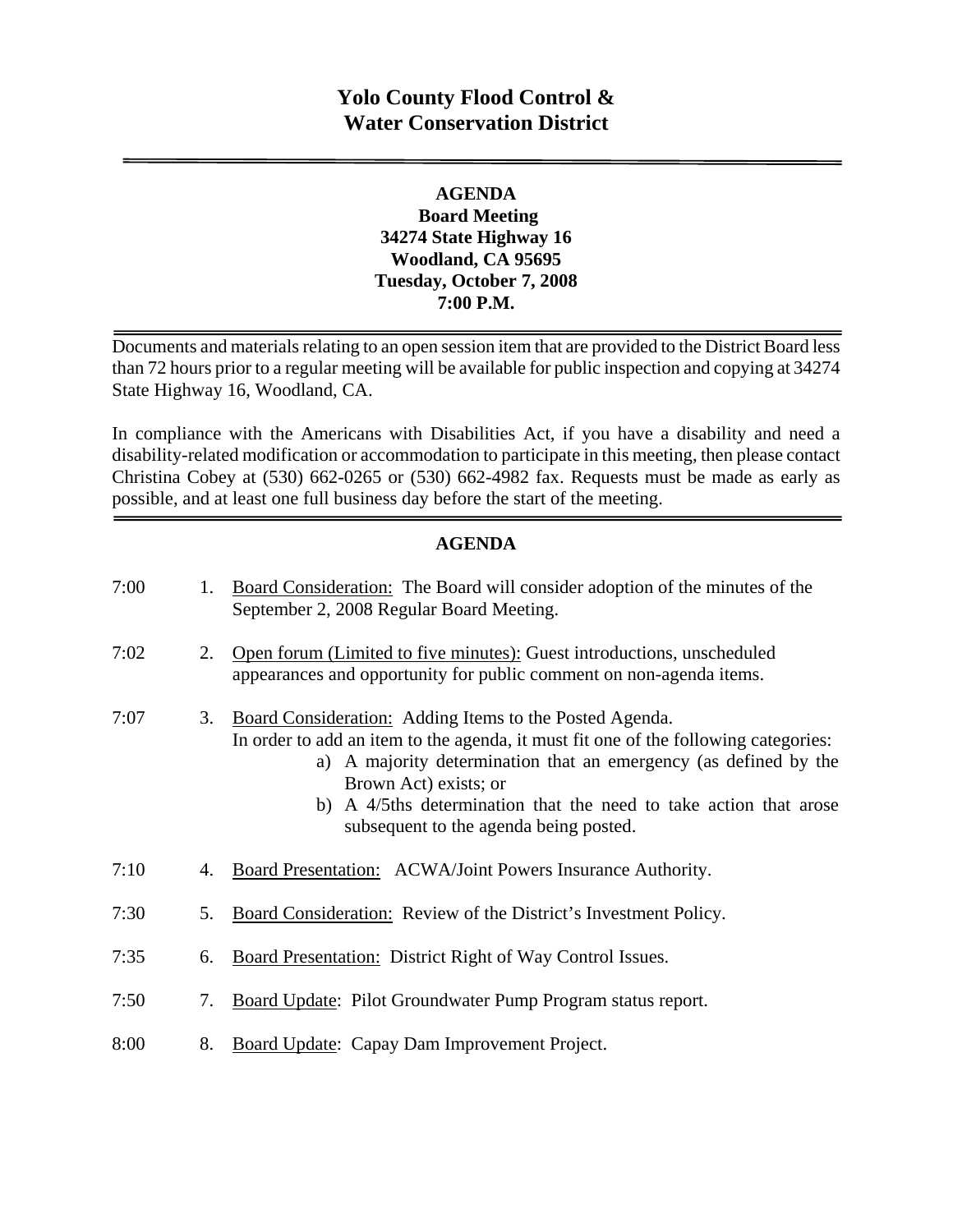- 8:15 9. Directors' Reports: Each member of the Board will have the opportunity to report on meetings and conferences attended during the prior month on behalf of the District.
- 8:20 10. Attorney's Report: The District's attorney will report on the following: a) Current legal and legislative activities.
- 8:25 11. General Manager's Report: The Board will receive a report from the General Manager or designated representatives regarding current general activities and projects of the District.
	- a) General Activities
	- b) Operations, Maintenance and Water Conditions
- 8:35 12. General Discussion: Opportunity for Board members to ask questions for clarification, provide information to staff, request staff to report back on a matter, or direct staff to place a matter on a subsequent agenda.
- 8:40 13. Board Consideration: The Board will consider the approval and the payments of bills.
- 8:45 14. Closed Session: Conference with real property negotiator involving the potential acquisition of Yolo Flyway Farms (452 acres) in southern Yolo County (APNs 033-220-49, 033-390-02, and 033-210-29). Instructions to the real property negotiator may include price, terms of payment, or both. (See Government Code Sections 54954.5(b) and 54956.8)
- 8:58 15. Closed Session Report: Report action and vote, if any, taken in Closed Session.
- 9:00 16. Adjourn

The public may address the Board concerning an agenda item either before or during the Board's consideration of that agenda item. Public comment on items within the Board's jurisdiction is welcome, subject to reasonable time limits for each speaker. Upon request, agenda items may be moved up to accommodate those in attendance wishing to address that item. Times listed for consideration of agenda items are approximate only. The Board may consider any agenda item at any time during the Board meeting.

I declare that the foregoing agenda was posted at the office of the Yolo County Flood Control and Water Conservation District, 34274 State Highway 16, Woodland, CA on October 3, 2008.

By: \_\_\_\_\_\_\_\_\_\_\_\_\_\_\_\_\_\_\_\_\_\_\_\_\_\_\_\_\_\_\_\_\_\_\_\_\_

Christina Cobey, Administrative Assistant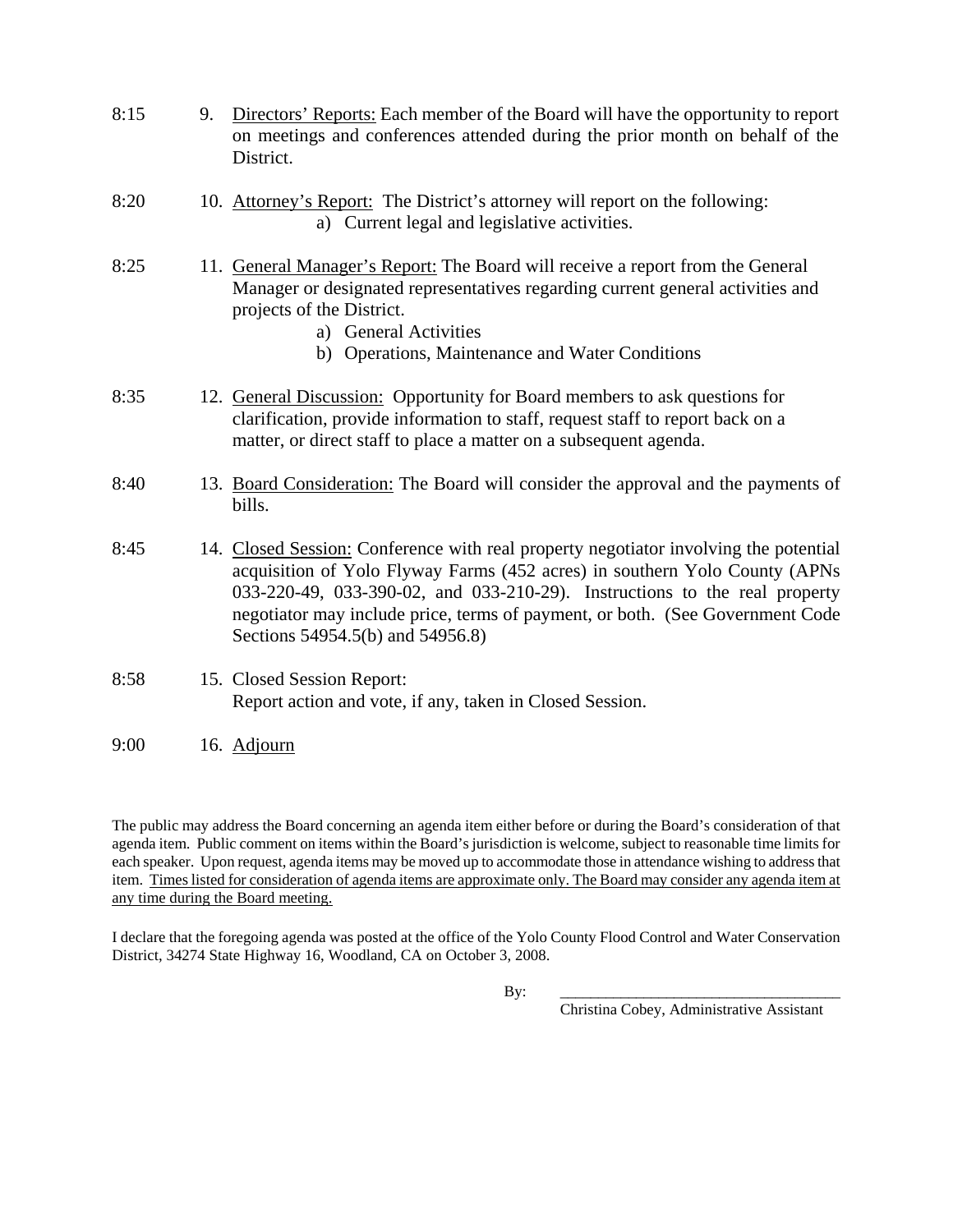

**FLOOD CONTROL & WATER CONSERVATION DISTRICT** 

# **BOARD MEETING MINUTES Tuesday, October 7, 2008, 7:00 PM**

**YCFCWCD Offices 34274 State Highway 16 Woodland, CA 95695** 

The regular meeting of the Board of Directors of the Yolo County Flood Control and Water Conservation District (District) was held at 7:00 p.m. on October 7, 2008, at its regular place of business, 34274 State Highway 16, Woodland, California. Chair Vink convened the meeting. In attendance were:

District Board Erik Vink, Chair Ron Tadlock, Vice Chair Ann Brice, Director Jim Mayer, Director Bruce Rominger, Director

District Staff and Consultants Christy Barton, Assistant General Manager Margaret Kralovec, Writer/Editor Max Stevenson, Water Resources Associate Paul Bartkiewicz, Legal Counsel Fran Borcalli, floodSAFE Program Manager Monique de Barruel, West Yost Associates Consultant John Haaf, ACWA/JPIA Representative Dan Holmes, Librarian Consultant Stefan Lorenzato, Environmental Associate Andy Sells, ACWA/JPIA Chief Financial and Operations Officer

Members of the Public Don Rominger, Retired District Director Bob Schneider, Tuleyome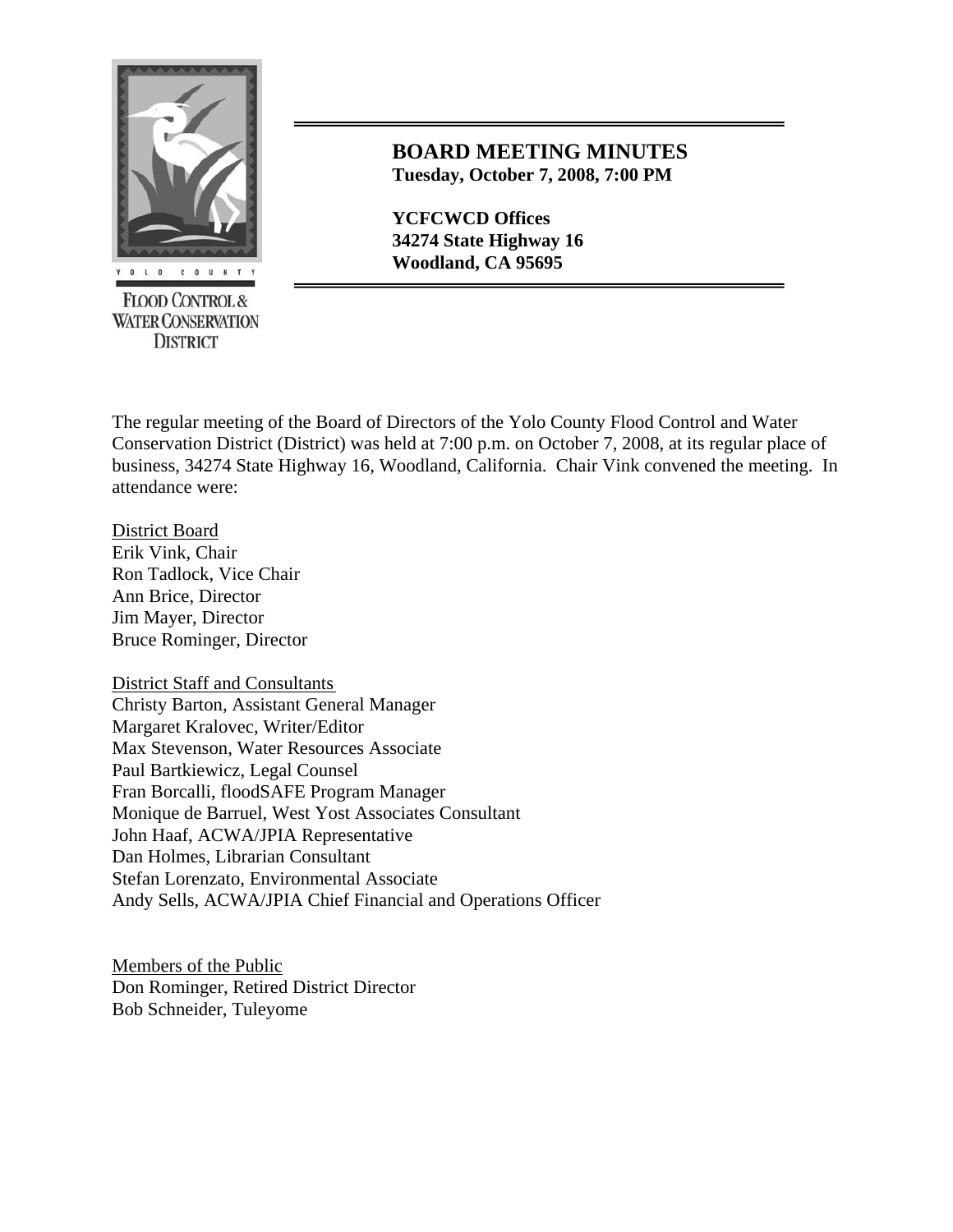# **1. BOARD CONSIDERATION: Approval of Minutes**

8.33 M/S/C approved minutes for the September 2, 2008, Regular Board Meeting as submitted.

# **2. OPEN FORUM**

None.

#### **3. BOARD CONSIDERATION: Adding Items to the Posted Agenda** None.

# **4. BOARD PRESENTATION: ACWA/Joint Powers Insurance Authority**

ACWA/JPIA Chief Financial and Operations Officer Andy Sells provided the Board with a comprehensive presentation on the nature and terms of ACWA/JPIA coverage for the District and its Board, including pooled programs for liability, property, and workers' compensation. He also noted results of District inspections by ACWA/JPIA Representative Haaf, which indicated substantial progress at Cache Creek Dam in recent months, and that the Indian Valley facility was immaculate.

# **5. BOARD CONSIDERATION: Review of the District's Investment Policy**

8.34 M/S/C reaffirmed the adequacy of the District's existing Investment Policy and accepted modifications to the Investment Table, as recommended by Legal Counsel.

# **6. BOARD PRESENTATION: District Right of Way Control Issues**

Don Rominger had requested clarification on the District's activities related to eradication of plants migrating through waterways, indicating concern that there has not been adequate maintenance to manage invasive plants, and control of private individuals doing their own plantings. General Manager O'Halloran noted the canal system is governed by old right-of-way systems, under which the District has built canals and acquired easements for access and maintenance. If landowners are concerned about irregularities, O'Halloran encouraged them to notify the District so that solutions can be promptly effected. O'Halloran noted that Operations Supervisor Espinoza and his staff have sprayed miles of canals, but the District appreciates notification of potential problems, such as that brought to the Board's attention by Mr. Rominger. O'Halloran described the effort by librarian consultant Holmes and Assistant General Manager Barton to catalog property rights within the District.

O'Halloran also called on Environmental Associate Lorenzato to report on the streamside habitat initiative that impacts canal bank maintenance. With the help of a Yolo County Resource Conservation District grant, Lorenzato is developing a strategic plan for a plant palette that would both stabilize canal banks and enhance habitat while at the same time reducing District maintenance costs. As a first step, the District's maintenance activities to date must be documented, followed by the creation of a new plan for future canal bank management. Several factors, including economics, maintenance needs, staff safety, properties during flood conditions, and the needs of other species must be considered when selecting appropriate plants.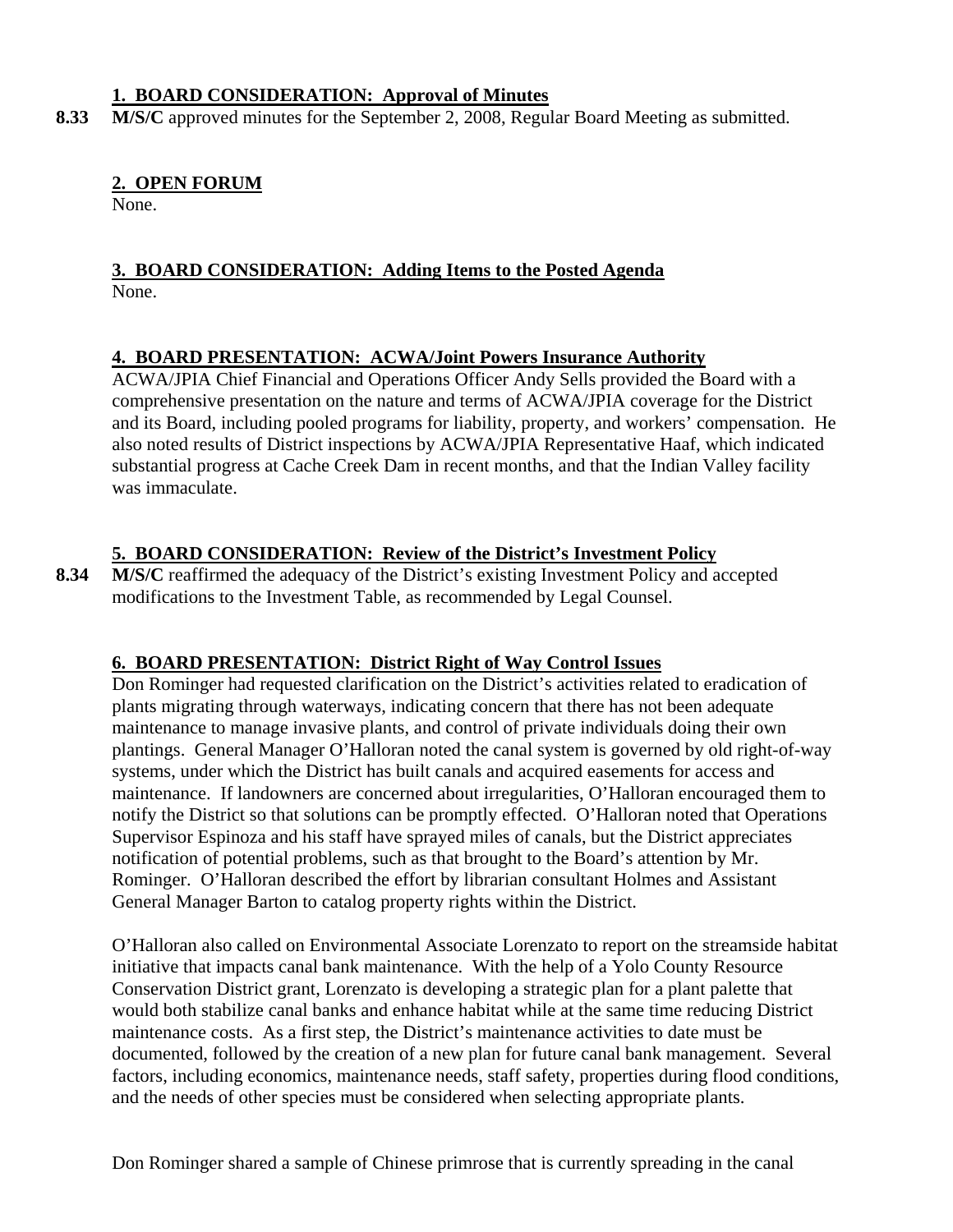system, and which he feels needs to be removed.

Chair Vink asked Lorenzato about the vetting process for developing the streamside habitat plan. Lorenzato indicated that he is eager to avoid plants that could create an agronomic problem, and would be conferring with growers on the plant selections. He added that sometimes, what occurs in practice is sometimes different from that which is predicted in the literature. O'Halloran included that when District crews spray, Espinoza is careful to record the location of that treatment.

# **7. BOARD UPDATE: Pilot Groundwater Pump Program Status Report**

West Yost Consultant de Barruel reported that while the pilot program was intended for duel assessments of increasing canal capacity and mitigating drought conditions, this year's conditions necessitated its analysis as a drought response rather than as a capacity builder. de Barruel provided a brief overview of the pilot program process and statistics.

General Manager O'Halloran noted the lessons learned during the pilot season, including the importance of constant communications among affected parties, the need to simplify billing, the availability of well drillers and PG&E, and the benefits of running a small pilot program with only three wells. He indicated that next steps include finalizing the 1<sup>st</sup> year report, finalizing the new AB 303 contract, planning for next year to expand the program, contemplating installation of three District wells with easements and incentives for landowners, revisiting contract provisions, and addressing CEQA concerns. O'Halloran indicated he would work with the Infrastructure Committee, and bring a proposal to the District Board.

# **8. BOARD UPDATE: Capay Dam Improvement Project**

General Manager O'Halloran reported that the District has received a scope of work from Stantec to provide engineering services for final design (including bid documents) for the Capay Dam rehabilitation project. The Infrastructure Committee, District Counsel Bartkiewicz, District Engineer Horgan, and consultant advisors Fran Borcalli and Bob MacArthur, met recently and reached agreement that design alternative A (as previously presented to the Board) is the appropriate choice among the alternatives. O'Halloran noted that Stantec has performed on or under budget on previous projects, and that both MacArthur and Borcalli felt Stantec's analysis was carefully performed.

O'Halloran indicated that he would likely call a Special Board Meeting during October for a more detailed presentation on the Capay Dam restoration project and the processes for moving forward. Alternatively, O'Halloran suggested that the entire November Regular Board Meeting be devoted to the topic. Legal Counsel Bartkiewicz inserted that the November Board Meeting is scheduled for November 4, Election Day, when the Board, Staff, and public might prefer a shorter meeting. Director Rominger and Vice Chair Tadlock, who make up the Infrastructure Committee, expressed that they found it helpful to meet to discuss Stantec's findings with Stantec Consultant George Sabol and others. Tadlock noted that he felt better about the use of roller compacted concrete.

# **9. DIRECTORS' REPORTS**

Vice Chair Tadlock announced that the Northern California Water Association (NCWA) is once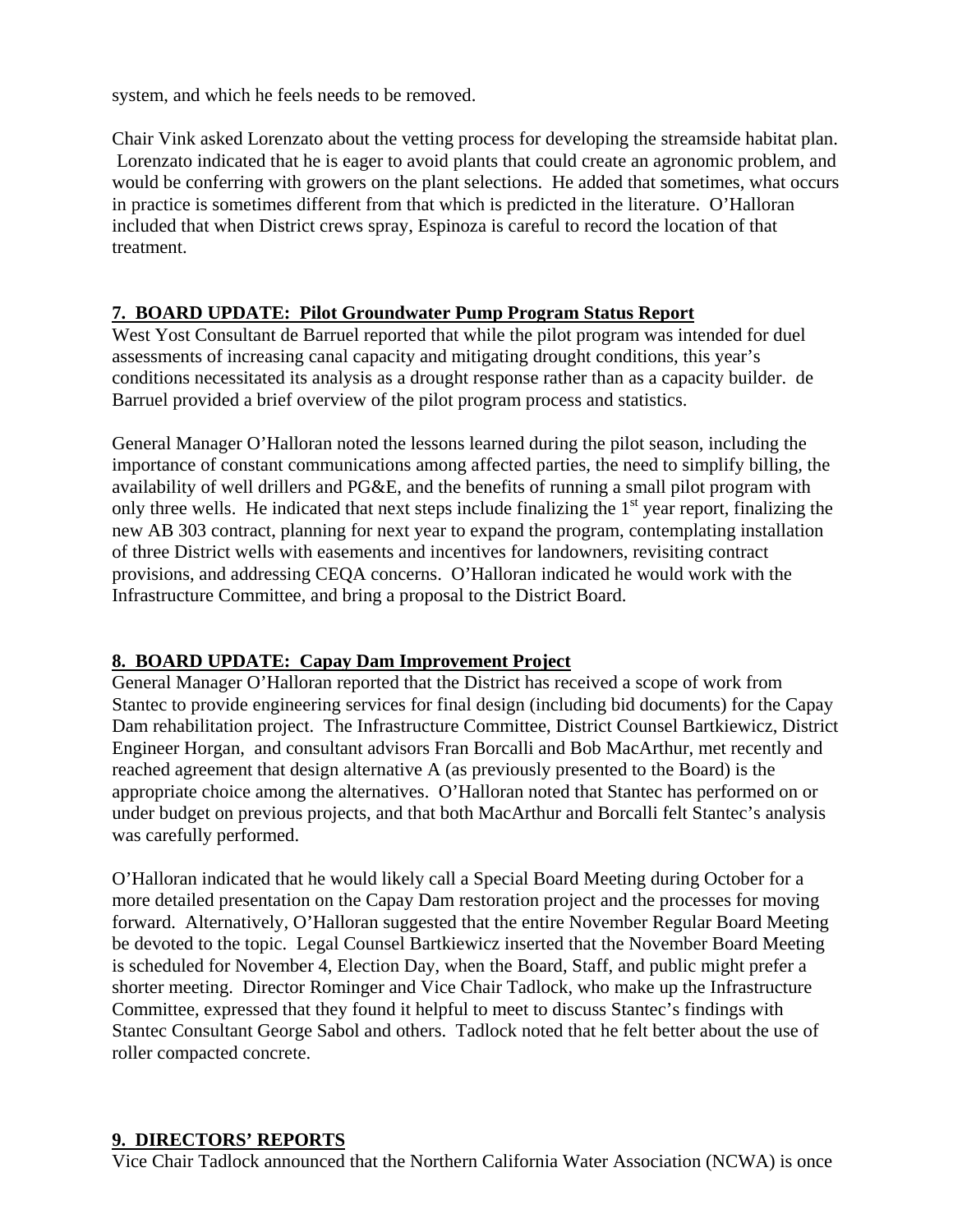again looking to fill the position of executive director. This position was recently vacated by Ryan Broddrick.

Chair Vink reported that he and Director Rominger attended the YCFCWCD/Lake County Watershed Protection District 2X2. A memorandum of understanding is under development to provide guidance on how to proceed on issues of mutual concern.

Director Mayer reported on a board meeting of the Yolo County Resource Conservation District ("RCD") which included the development of on-farm ponds to raise perch as one of its agenda items. The RCD board expressed their gratitude to Operations Supervisor Espinoza and his staff for their extraordinary efforts on the helping the RCD with this project, and wanted their thanks to be passed along to the District.

### **10. ATTORNEY'S REPORT**

Legal Counsel Bartkiewicz noted that the approved state budget did not include any property taxes appropriations.

Bartkiewicz also announced that the fifth draft of the Delta Vision (DV) document will culminate in a final edition, and expressed concern that some important DV recommendations, which have yet to be carefully analyzed, are still present in the draft. The DV plan is explicit on the point that all upstream water rights holders will need to contribute water to help the Delta. NCWA will continue to express its concerns on behalf of water rights holders in order to contribute to the best resolution for all parties.

# **11. GENERAL MANAGER'S REPORT**

a. General Activities

Water Resources Associate Stevenson made a presentation on the groundwater monitoring program to the Water Resources Association of Yolo County (WRA). The WRA will next meet in January, and Director Rominger will be the District's representative.

General Manager O'Halloran reported on the extensive cleanup work that has been accomplished at Cache Creek Dam.

Assistant General Manager Barton is organizing an emergency action plan tabletop exercise for Indian Valley Reservoir and Cache Creek Dam for sometime in November.

District Directors are to complete their ethics certification, including coursework on sexual harassment. Directors should contact Christina Cobey if they need assistance with this issue.

The Cache Creek Cleanup Day on September 20 was a success. Volunteers found less general trash, but more discarded tires than in previous years. O'Halloran reminded the Board that the Cache Creek Conservancy Autumn Festival was to be held October 16.

b. Operations, Maintenance, and Water Conditions

Clear Lake water supply for the season was completely utilized. Only three growers have chosen to pump their own water in the canals.